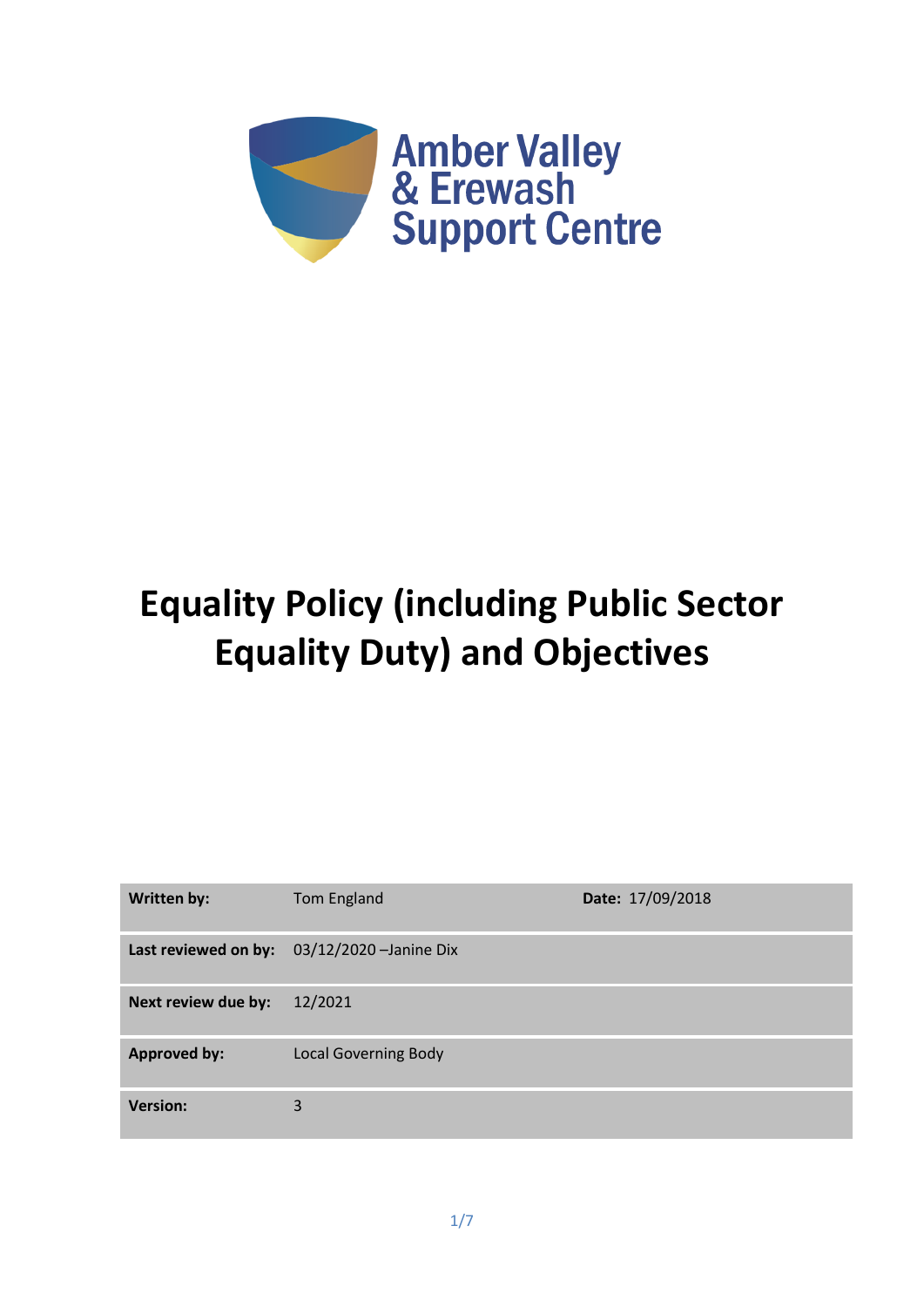# **Policy Statement**

## **Introduction**

We believe in our duty and will be proactive in working to:

- eliminate unlawful discrimination, harassment, victimisation and other prohibited conduct
- advance equality of opportunity between those who have protected a characteristic and those who do not
- foster good relations between those who have a protected characteristic and those who do not.

Related policies: Academy Behaviour policy and SEND policy.

## **Objectives**

The objective of the Academy's Equality Policy is to:

- Develop an ethos which respects and values all people.
- Actively promote equality of opportunity.
- Prepare pupils for life in a diverse society.
- Promote good relations amongst people within the academy community and the wider communities in which we work.
- Eliminate all forms of unfair discrimination, bullying, harassment or other oppressive behaviour.
- Deliver equality and diversity through academy policies, procedures and practice.
- Do our utmost, within available resources, to remove barriers which limit or discourage access to academy provision and activities.
- Take positive action to provide encouragement and support to individuals and groups whose progress has been limited by stereotyping and cultural expectations.
- Monitor the implementation of equality and diversity within the academy.
- Set targets for improvement and evaluate the impact of equality and diversity action in achieving our goals.

## **Legal Framework**

# [The Equality Act 2010](http://www.legislation.gov.uk/ukpga/2010/15/contents)

# [The Equality Act 2010 \(Specific Duties\) Regulations 2011](http://www.legislation.gov.uk/uksi/2011/2260/contents/made)

Under specific duties, proprietors of academies are required to draw up and publish equality objectives every four years and annually publish information demonstrating how they are meeting the aims of the Public Sector Equality Duty.

The [Public Sector Equality Duty](http://www.legislation.gov.uk/ukpga/2010/15/section/149) came into force across Great Britain on 5 April 2011. It means that public bodies must consider all individuals when carrying out their day-to-day work – in shaping policy, in delivering services and in relation to their own employees.

The academy will fulfil its Public Sector Equality Duty by drawing up and publishing equality objectives every four years and annually publishing information demonstrating how we are meeting the aims of the Public Sector Equality Duty.

The academy welcomes its duties under the Equality Act 2010 to eliminate discrimination, advance equality of opportunity and foster good relations in relation to age (as appropriate), disability,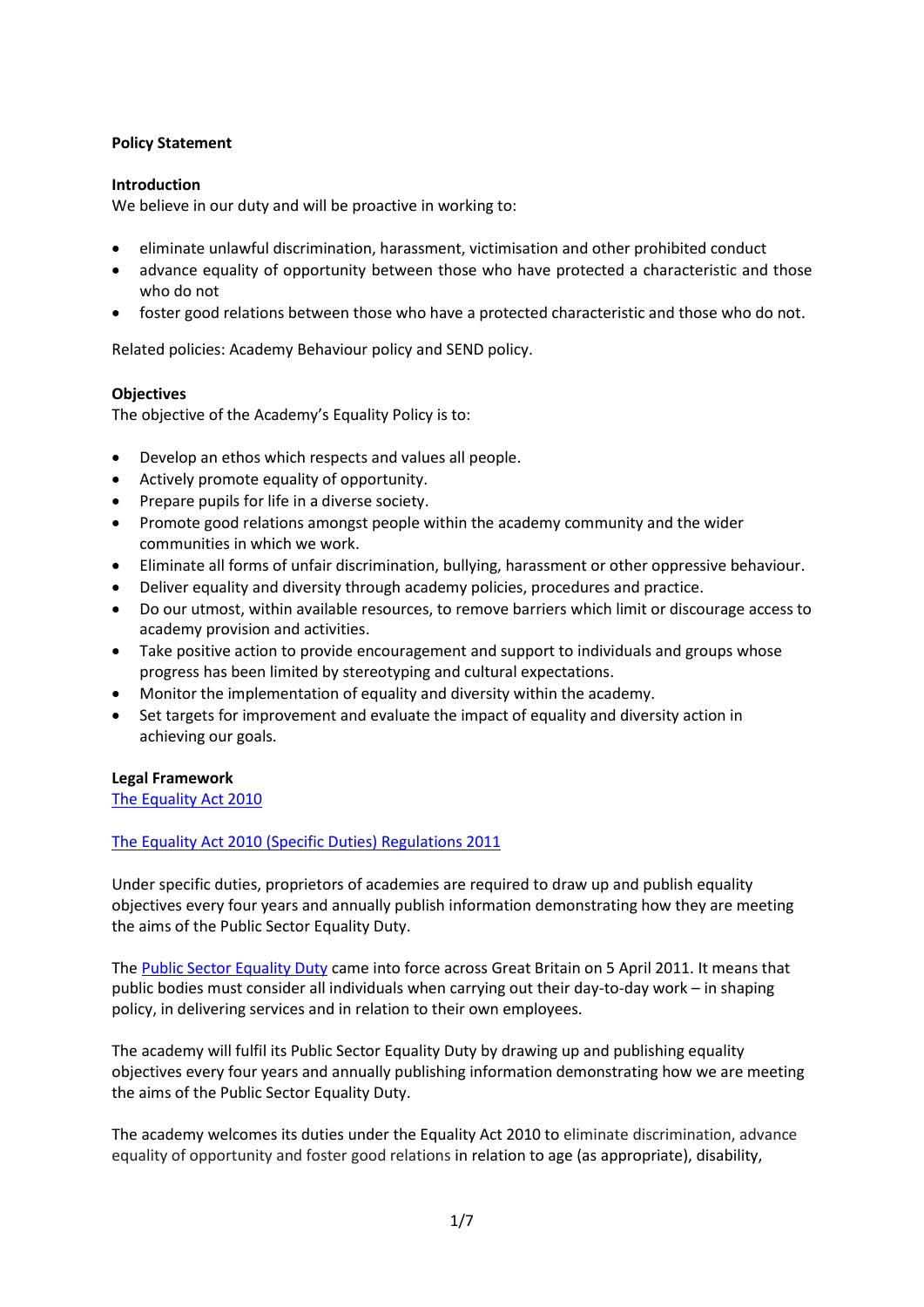ethnicity, gender (including issues of transgender, and of maternity and pregnancy), religion and belief, and sexual identity.

We embrace that these duties reflect international human rights standards as expressed in the UN Convention on the Rights of the Child, the UN Convention on the Rights of People with Disabilities, and the Human Rights Act 1998.

# **The Guiding Principles**

Academy-level policy and practice is proactive and reflects the following nine principles:

## Principle 1: All learners are of equal value.

We see all learners and potential learners, and their parents and carers, as of equal value:

- Whether or not they are disabled.
- Whatever their ethnicity, culture, national origin or national status.
- Whatever their gender and gender identity.
- Whatever their religious or non-religious affiliation or faith background.
- Whatever their sexual identity.

## Principle 2: We recognise and respect difference.

Treating people equally does not necessarily involve treating them all the same. Our policies, procedures and activities must not discriminate but must nevertheless consider differences of lifeexperience, outlook and background, and the kinds of barrier and disadvantage which people may face, in relation to:

- Disability, so that reasonable adjustments are made.
- Ethnicity, so that different cultural backgrounds and experiences of prejudice are recognised.
- Gender, so that the different needs and experiences of girls and boys, and women and men, are recognised.
- Religion, belief or faith background.
- Sexual identity.

# Principle 3: We foster positive attitudes and relationships, and a shared sense of cohesion and belonging.

We intend that all our policies, procedures and activities should promote:

- Positive attitudes towards disabled people, good relations between disabled and nondisabled people, and an absence of harassment of disabled people.
- Positive interaction, good relations and dialogue between groups and communities different from each other in terms of ethnicity, culture, religious affiliation, national origin or national status, and an absence of prejudice-related bullying and incidents.
- Mutual respect and good relations between boys and girls, and women and men, and an absence of sexual and homophobic harassment.

Principle 4: We observe good equalities practice in staff recruitment, retention and development.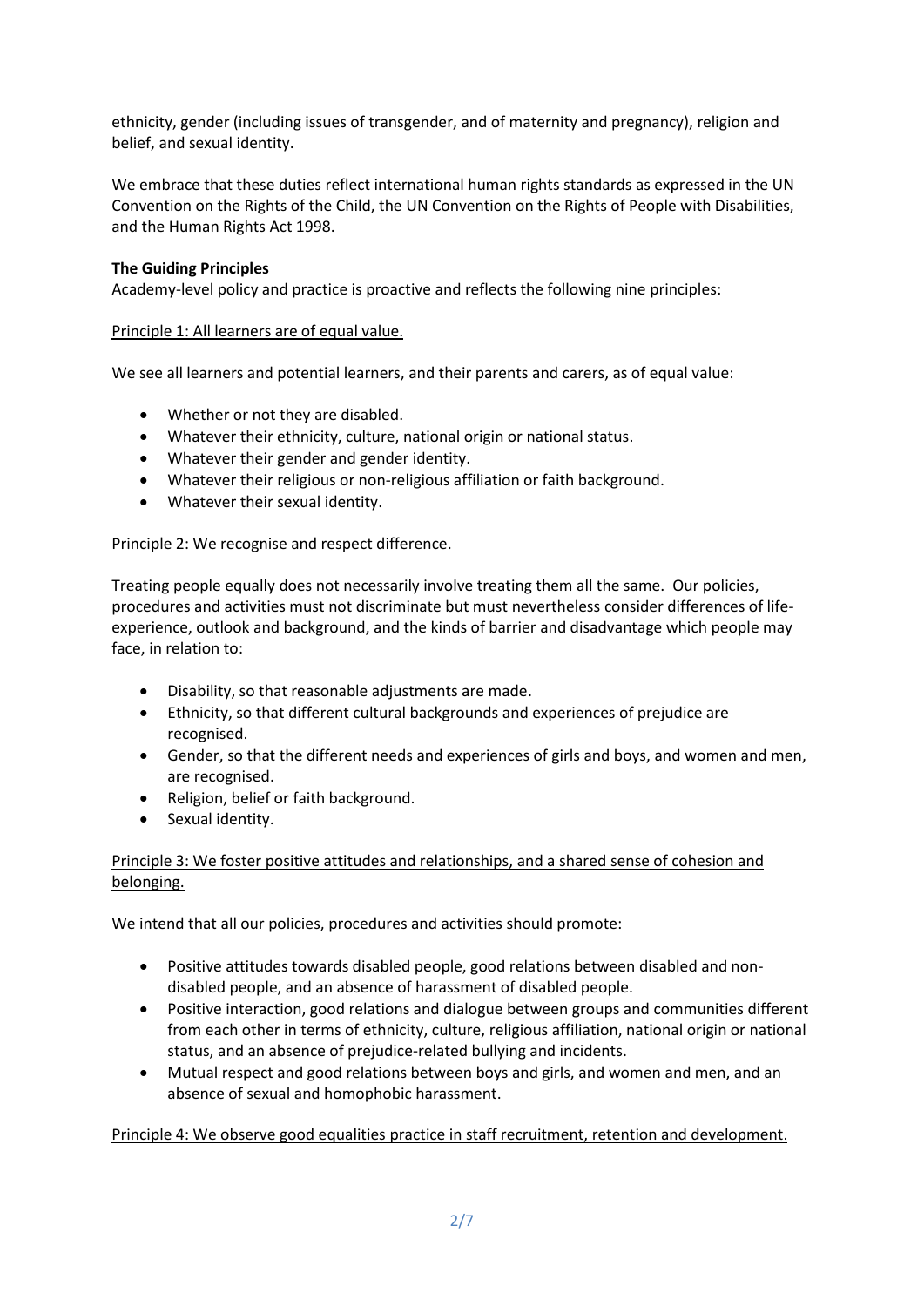We ensure that policies and procedures should benefit all employees and potential employees, for example in recruitment and promotion, and in continuing professional development:

- Whether or not they are disabled.
- Whatever their ethnicity, culture, religious affiliation, national origin or national status.
- Whatever their gender and sexual identity, and with full respect for legal rights relating to pregnancy and maternity.

# Principle 5: We aim to reduce and remove inequalities and barriers that may already exist

In addition to avoiding or minimising possible negative impacts of our policies, we take opportunities to maximise positive impacts by reducing and removing inequalities and barriers that may already exist between:

- Disabled and non-disabled people.
- People of different ethnic, cultural and religious backgrounds.
- Girls and boys, women and men.

## Principle 6: We consult and involve widely.

We engage with a range of groups and individuals to ensure that those who are affected by a policy or activity are consulted and involved in the design of new policies, and in the review of existing ones.

We consult and involve as wide a cross section as possible from our communities. This could include:

- Disabled people as well as non-disabled.
- People from a range of ethnic, cultural and religious backgrounds.
- Both women and men, and girls and boys.
- Gay people as well as straight.
- Transgender people.

## Principle 7: Society should benefit.

We intend that our policies and activities should benefit society, both within our school and wider community, by fostering greater social cohesion, and greater participation in public life of:

- Disabled people as well as non-disabled.
- People of a wide range of ethnic, cultural and religious backgrounds.
- Both women and men, girls and boys.
- Gay people as well as straight.
- Transgender people.

## Principle 8: We base our practices on sound evidence.

We maintain and publish quantitative and qualitative information about our progress towards greater equality in relation to:

- Disability.
- Ethnicity, religion and culture.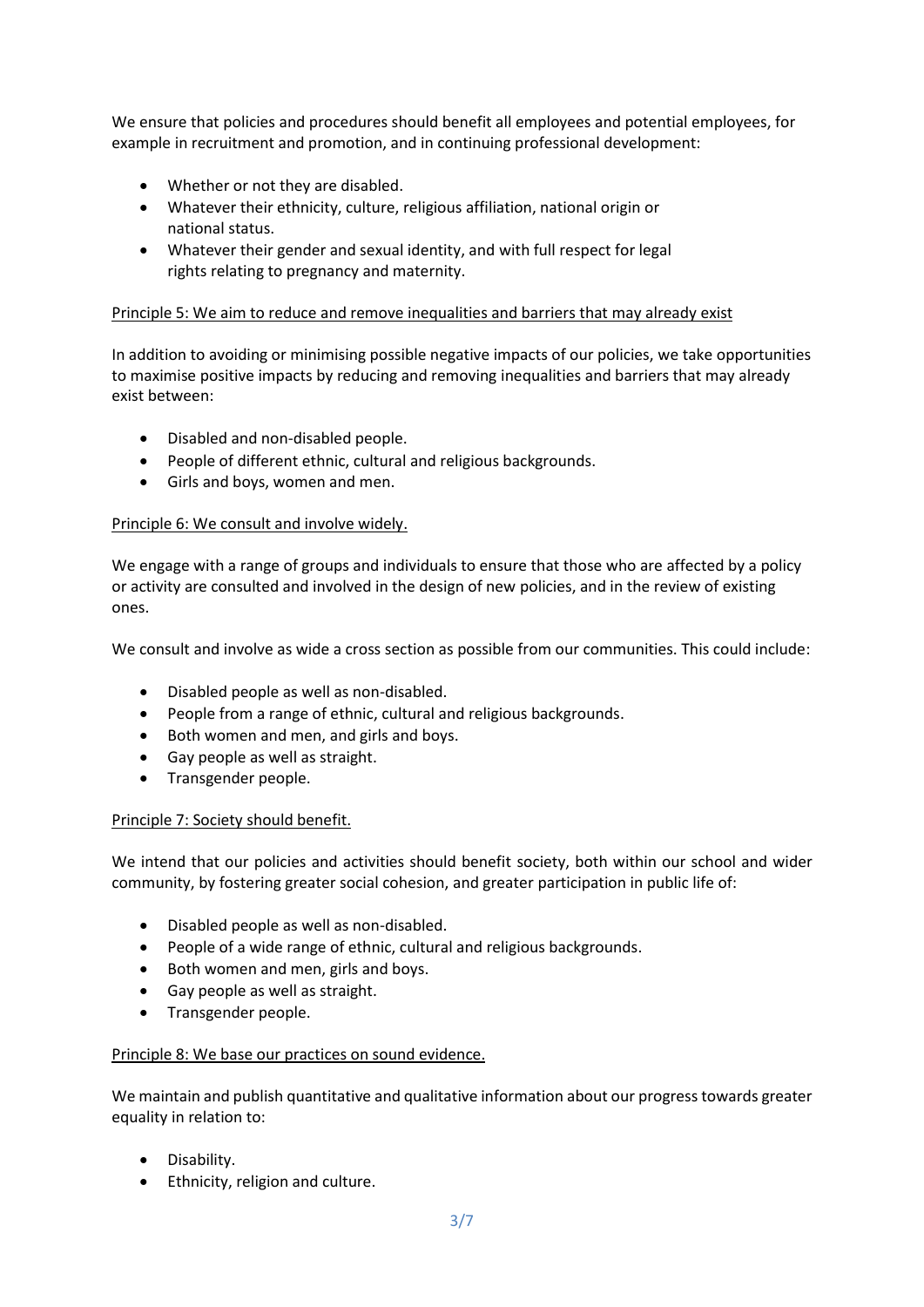• Gender.

# Principle 9: Objectives.

We formulate and publish specific and measurable objectives, based on the evidence we have collected and published (Principle 8) and the engagement in which we have been involved (Principle 7), in relation to:

- Disability.
- Ethnicity, religion and culture.
- Gender.

# **Action planning to implement the Principles of this policy**

We recognise that the actions resulting from a policy statement such as this are what make a difference. Every three years we draw up an action plan within the framework of the academy's improvement plan and processes of self-evaluation, setting out the specific equality objectives we shall pursue. The objectives which we identify consider national and local priorities and issues, as appropriate. We keep our equality objectives under review and report annually on progress towards achieving them.

## **The Curriculum/Teaching and Learning**

Equality and diversity are embedded as far as possible in all areas of the curriculum and pupils are given opportunities to explore prejudice and discrimination, and to positively explore differences in relation to race/ethnicity, religion/belief, gender, disability etc. This is implemented through a diverse and exciting curriculum, which is carefully planned and monitored. Pupils access equality and diversity learning opportunities in timetabled PSHE lessons and through the schools SMSC and British Values program. Assessment data will be used to monitor the progress of groups. Attention will be given to identified trends in performance, in order that any patterns can be challenged and met.

Stereotyping will be challenged through academy assemblies, Social and Emotional Aspects of Learning (SEAL) work, class discussions and through visual displays around the academy. When considering roles and responsibilities all children will be considered equally.

## **Ethos and Organisation**

The academy ensures these 'Principles' apply to the full range of policies and practices, including those that are concerned with:

- Pupils' progress, attainment and achievement.
- Pupils' personal development, welfare and well-being.
- Teaching styles and strategies.
- Admissions and attendance.
- Staff recruitment, retention and professional development.
- Care, guidance and support.
- Behaviour, discipline and exclusions.
- Working in partnership with parents, carers and guardians.
- Working with the wider community.

# **Addressing Prejudice and Prejudice-related Bullying**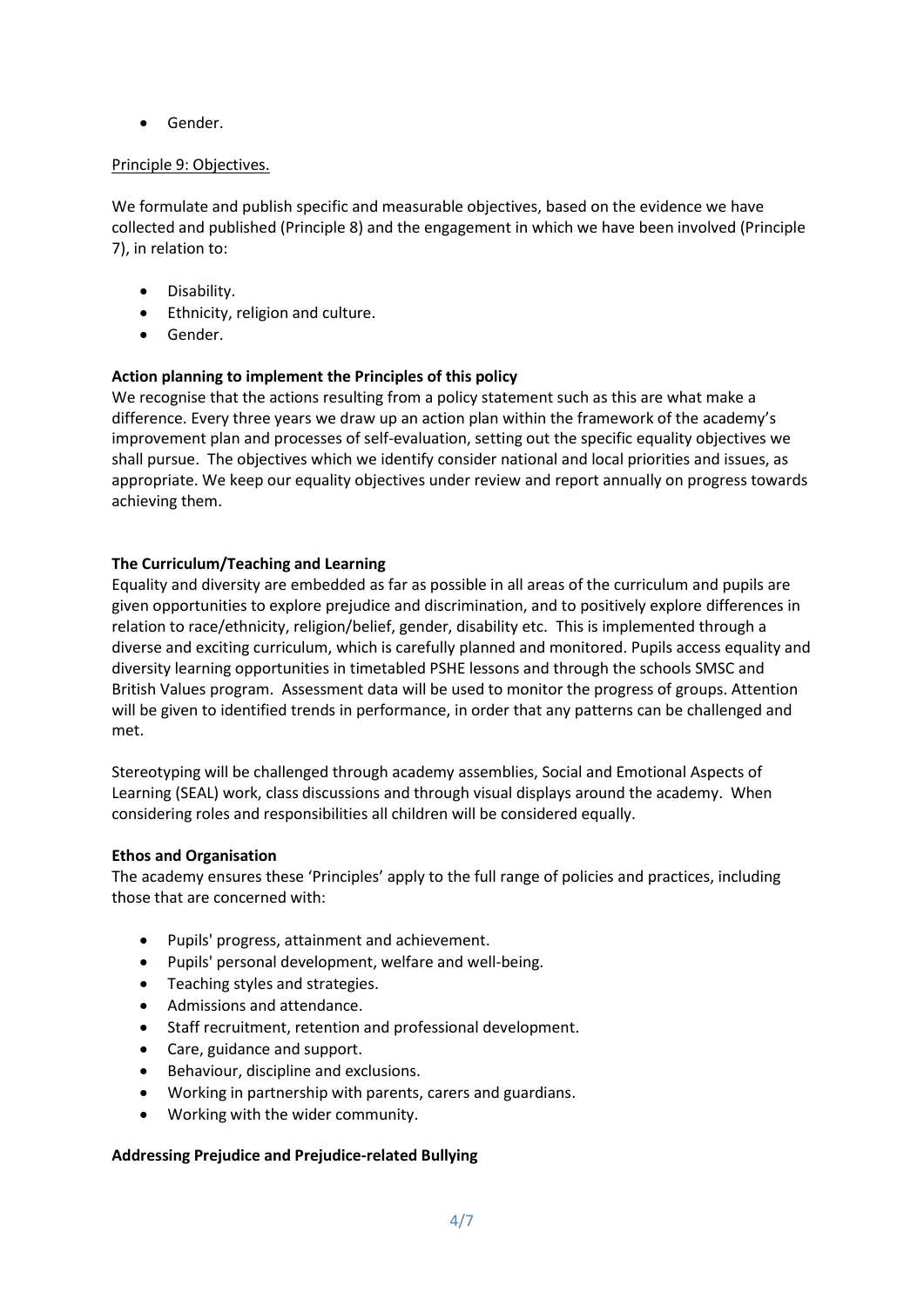The academy is opposed to all forms of prejudice which stand in the way of fulfilling the legal duties referred to in the introduction:

- Prejudices around disability and special educational needs.
- Prejudices around racism and xenophobia, including those that are directed towards religious groups and communities, for example anti-Semitism and Islamophobia, and those that are directed against Travellers, migrants, refugees and people seeking asylum.
- Prejudices reflecting sexism and homophobia.

The academy gives guidance to staff on how prejudice-related incidents should be identified, assessed, recorded and dealt with. [Please refer to the academy Behaviour Policy]

The academy keeps a record of prejudice-related incidents and, if requested, can provide a report about the numbers, types and seriousness of prejudice-related incidents at the school and how they are dealt with.

# **Roles and Responsibilities**

The Local Governing Body is responsible for ensuring that the academy complies with legislation and that this policy and its related procedures are implemented.

A member of the Local Governing Body will have oversight regarding the implementation of this policy.

The Headteacher is responsible for implementing the policy; for ensuring that all staff are aware of their responsibilities and are given appropriate training and support; and for taking appropriate action in any cases of unlawful discrimination.

The Assistant Headteacher site leads have day-to-day responsibility for co-ordinating implementation of the policy at their site.

All teaching staff are expected to:

- Promote an inclusive and collaborative ethos in their classroom.
- Deal with any prejudice-related incidents that may occur.
- Plan and deliver curricula and lessons that reflect the guiding principles above.
- Support pupils in their class for whom English is an additional language.
- Keep up-to-date with equalities legislation relevant to their work.

# **Examination Procedures**

The following information confirms the academy's good practice in relation to the Equality Act 2010 and the conduct of examinations to ensure that all pupils can access examinations and that they are inclusive to all.

On a candidate by candidate basis, consideration is given to the following to ensure equality of access:

- Any physical or SEN identified need
- Access requirements will be assessed to identify pupils who require additional time or support during exams
- Any reasonable adjustment will be put in place for disabled pupils as agreed by the Awarding Body
- Any medical need
- The examination room will be wheelchair accessible if required
- adapting assessment arrangements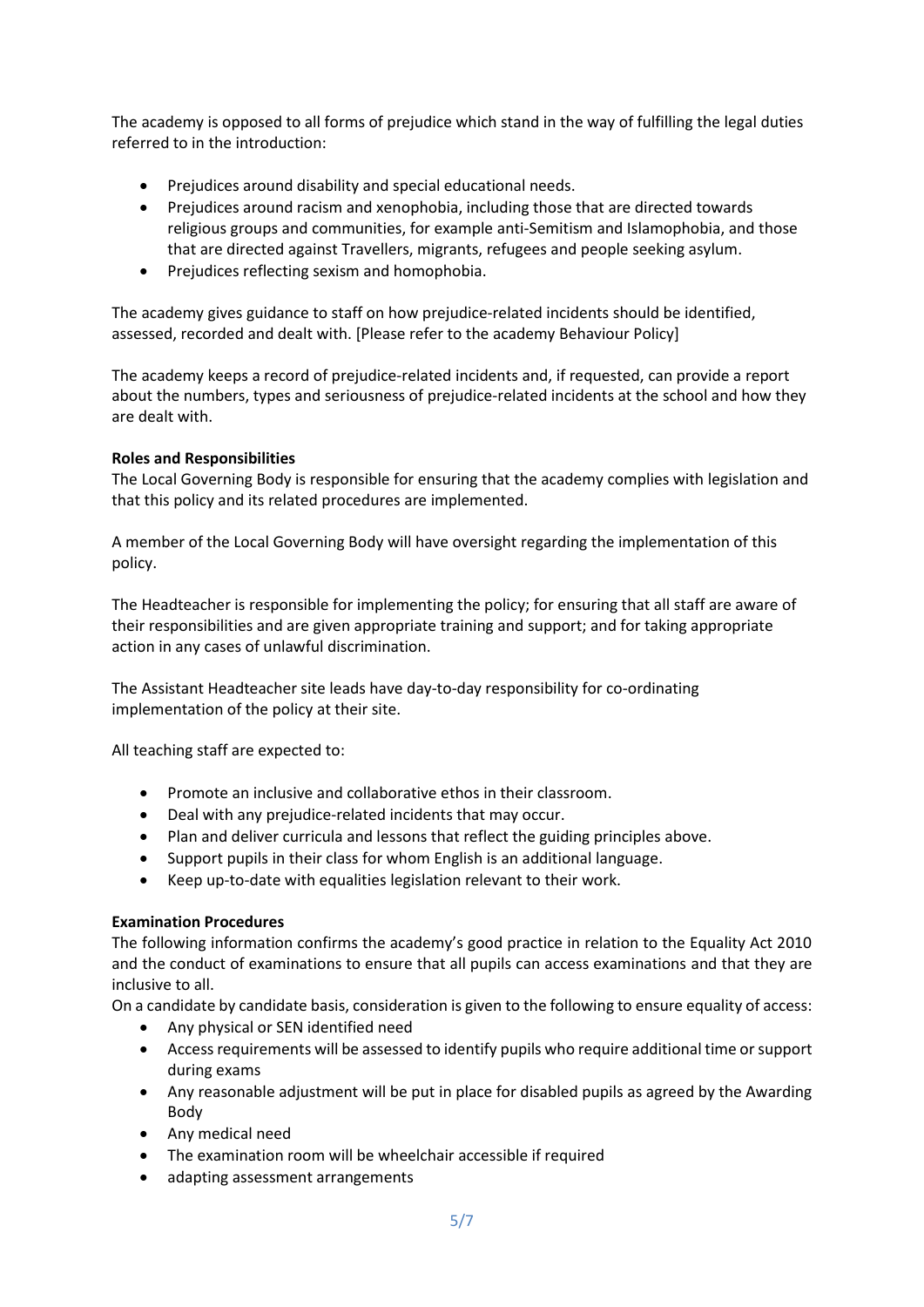- adapting assessment materials
- the provision of specialist equipment or adaptation of standard equipment
- adaptation of the physical environment for access purposes.
- Invigilators are made aware of pupils with specific needs

Special Consideration is a post examination adjustment to a candidate's mark or grade to reflect temporary injury, illness or other indisposition at the time of the examination/assessment. We will ensure that pupils are identified for special consideration where required.

#### **Information and Resources**

The content of this policy is to be made known to all staff and governors and, as appropriate, to all pupils and their parents and carers. The policy will be published on the academy Website and made available to staff through the staff shared area. A hard copy will be available at reception.

All academy staff and Local Governing Body members have access to a selection of resources which discuss and explain concepts of equality, diversity and community cohesion in appropriate detail.

#### **Religious Observance**

We respect the religious beliefs and practice of all staff, pupils and parents, and comply with reasonable requests relating to religious observance and practice.

#### **Staff Development and Training**

We ensure that all staff, including support and administrative staff, receive appropriate training and opportunities for professional development, both as individuals and as groups or teams. All new staff will complete equality and diversity online training on induction.

#### **Breaches of the Policy**

Breaches of this policy within the academy will be addressed in the same way that breaches of other academy policies are dealt with, as determined by the Headteacher and Local Governing Body.

## **Monitoring, Evaluation and Review**

To determine the effectiveness of a policy, it is necessary to monitor and evaluate its impact. We collect, study and use quantitative and qualitative data relating to the implementation of this policy, and adjust as appropriate.

We collect, analyse and use data in relation to achievement broken down as appropriate according to disabilities and special educational needs; ethnicity, culture, language, religious affiliation, national origin and national status; and gender.